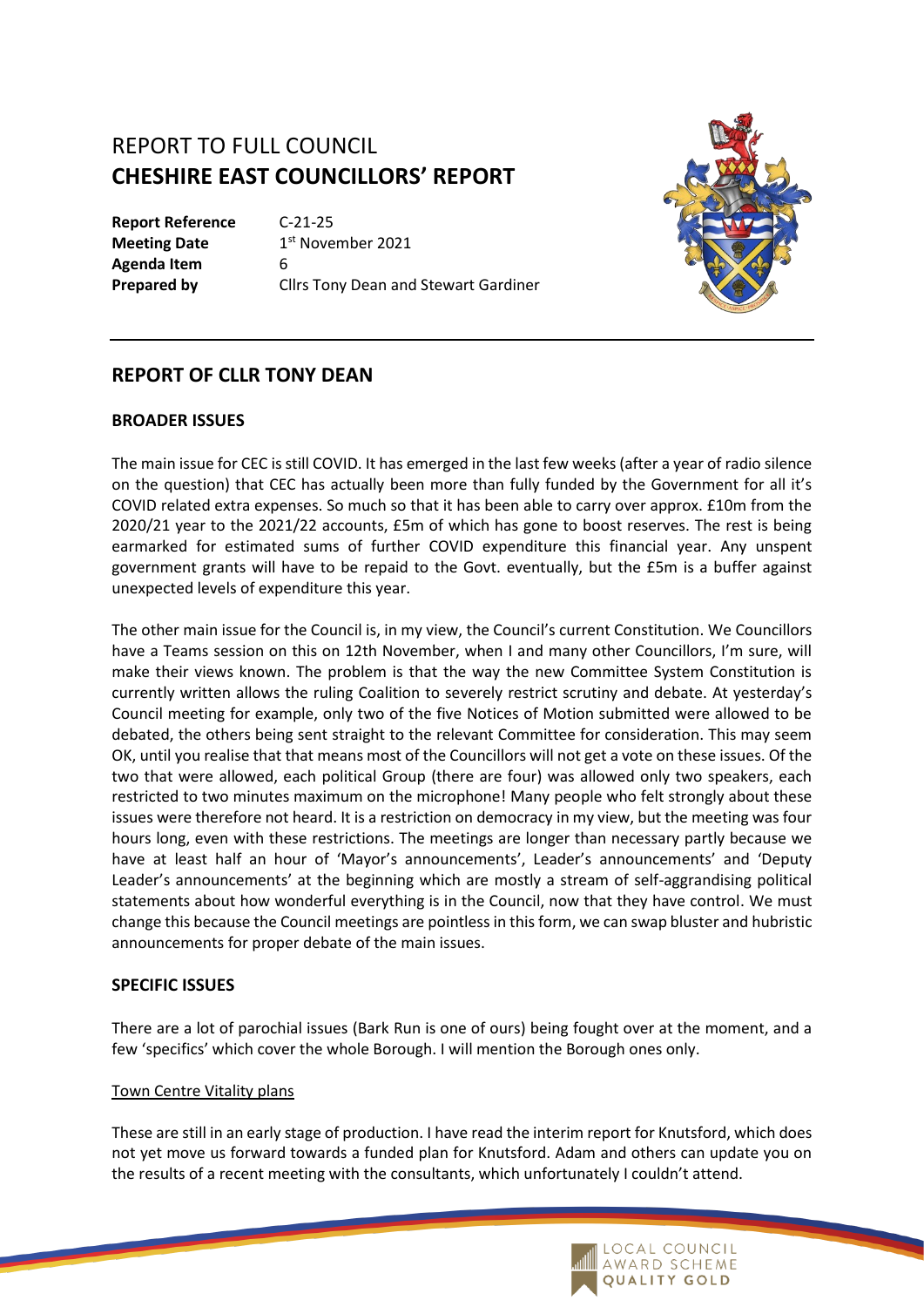#### Winter gritting routes

Highways have made a mess of the official scoring system and mis-scored many roads in the borough, allowing important roads to be struck off the gritting routes. The one I have been dealing with regards Bexton Road in Knutsford, which despite having the main entrance to the Academy on its Western flank has not scored enough on the official list (<100) to be gritted. As I understand it, the main entrance to a secondary school scores 100 on its own! This is without consideration of Egerton Primary and Yorston Lodge which also score points (lower that secondary schools). Over a year ago I received a verbal apology about this, and an assurance it would be put right, from Paul Bayley, the senior officer involved. Despite this, when the gritting routes for this winter were published, Bexton Road was initially missing. I again pointed out the mistake and again was informed it would be corrected. I await the commencement of gritting to check that it has actually been corrected.

#### Household Waste Recycling Centres

The decision to leave Congleton without a HWRC since the end of the lease on the existing centre in September, still stands despite many complaints from Congleton folks and people who live near the already busy Macclesfield and Alsager HWRCs, which are the nearest alternatives. In my view these are too far away from Congleton and the current situation will encourage fly-tipping, and create more CO2 emissions from those people who do decide to tram their waste all the way to Macclesfield or Alsager. The reason that this is a 'Borough' issue is that if this anomaly is accepted as permanent, there will be further HWRC closures in future.

There are other contentious issues in the air, the main one being that the Coalition has chosen to ask over 85s to pay £5 a week for their in-home device support to help them live at home - this was previously a free service - Stewart will know more detail about this.

# **REPORT OF CLLR STEWART GARDINER**

Two of the three recently appointed Directors took up their posts in early October; Jane Traverse as Director of Place and Helen Charlesworth-May as Director of Adults & Health. Deborah Woodcock is due to start as Director of Children Services later in November. All three women have significant inboxes to deal with.

At CEC Full Council in October, little formal business was enacted; with items seeking formal changes to the budget; mostly dealing with Covid related income and expenditure, because all items over £1million require Full Council approval, even in respect of monies coming-in from Government by way of grant funding. Please note the headline in the Knutsford Guardian (20<sup>th</sup> October) misrepresented the facts in stating Cheshire East was allocating funds to local residents, when it redistributed monies that came direct from Government to deal with these issues.

However, the meeting gave an opportunity for Councillors to debate two motions (most motions to Council are proposed. Seconded and referred to the relevant committee).

The first motion was accepted unanimously and gave officers authority to progress with a bid for Crewe to be the location of the HQ for Great British Railways.